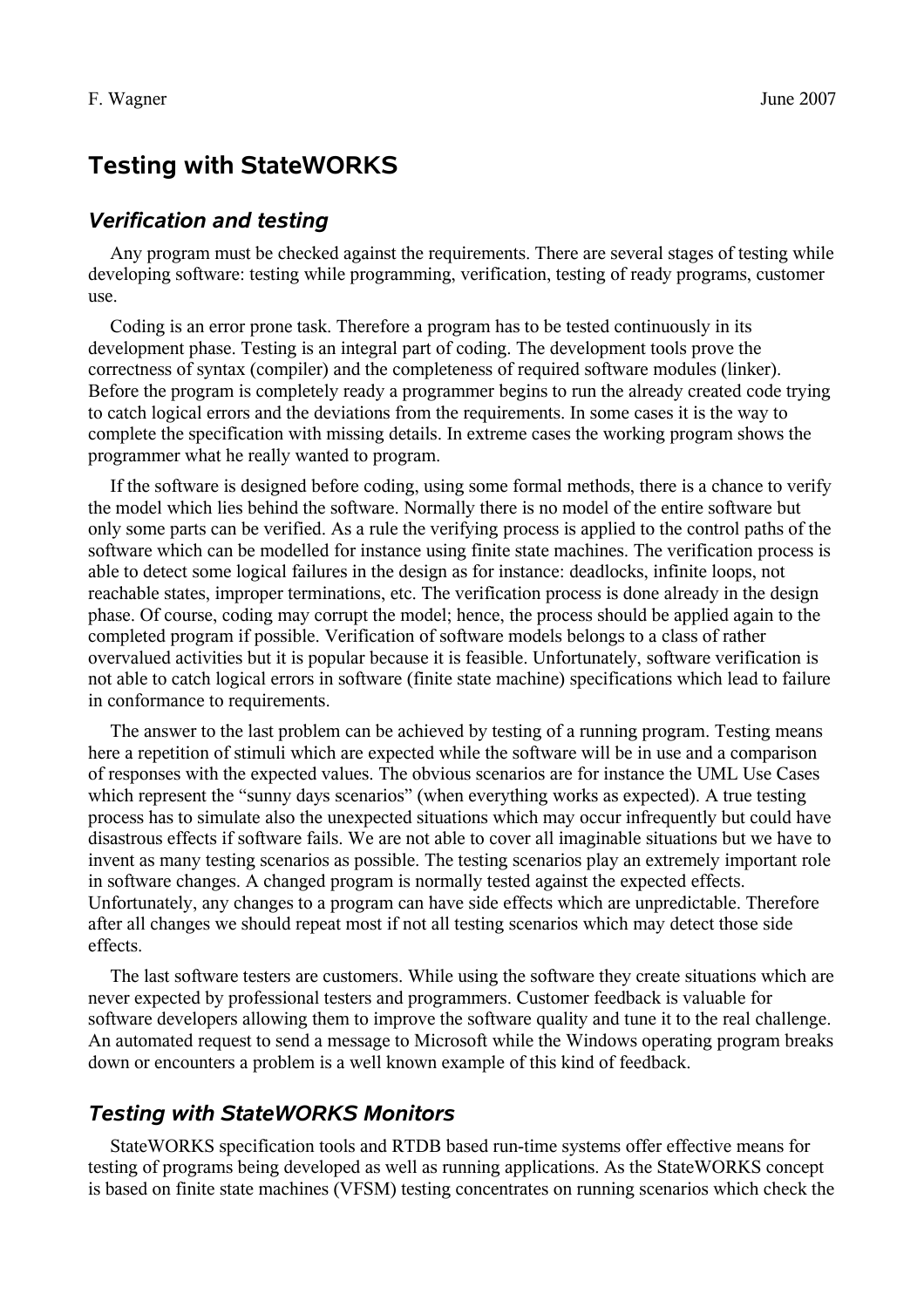correctness of state sequences. In addition, the specific of RTDB based applications allows easy access to all objects (variables, data) which can be checked against expected values. Monitors are used for testing. There are 3 monitors with different characteristics.

The SWMon is the basic monitor used for manual testing. It displays all objects properties in several forms (state machine, I/O-unit or user defined). Due to its presentation variety and simultaneous display of selected objects SWMon is especially useful in the development phase for solving difficult state machine specification problems. Its very strong point is the ease of using a service (force) mode and the logical debugging using step mode while executing finite state machines. These debugging features are described in [1] and [2].

The SWTerm was the first monitor to exploit command files for automatic testing. The command language used is described in [3].

The SWQuickPro is an expansion of its predecessor SWQuick. It is the most powerful tool considering automatic testing. It uses an extended version of the command language introduced for SWTerm. The extensions are pseudo commands which are used to control the progress of the test sequences.

Testing of an RTDB based application is understood as sending a stimulus to an object (for instance a command to a finite state machine), wait a while, read a value from the RTDB and compare it with the expected value. If the comparison delivers a false result an error is written into a log file. The sequence is repeated many times, whereas the delays between commands can be defined in the command file. Optionally, a wait for an event can be used as a break in the command sequence instead of a fixed time delay.

## *SWQuickPro*

The SWQuickPro monitor is a Window dialog application; its graphical user interface (GUI) is shown in [Figure 1.](#page-2-0) The GUI contains 3 zones: connecting, monitoring and testing.

#### **Connecting to RTDB**

The upper part is the connecting part. The buttons **Connect** and **Disconnect** are used to connect / disconnect the SWQuickPro to / from an RTDB based application whose IP address is defined in edit windows **Host** and **Port**. If required the edit window **Password** is used for entering the password. The state of the connection, the application configuration file and some basic information about the application (number of objects and number of state machines) is displayed in rows below the buttons.

#### **Monitoring functions**

The middle part is the Monitoring part. If connected, SWQuickPro displays a list of RTDB objects in the left pane. On selecting an object in the list all attributes of that object are displayed in the middle pane. A click on the button **Get** displays the object attribute value for selected attribute or all attribute values if the pseudo attribute *.all* is marked. A click on the button **Set** writes the value (entered into the edit box to the right) into the selected object attribute (the pseudo attribute *.all* does not make sense in that case). Only those buttons are enabled which can be used for a selected attribute. The button **Set** is of course disabled for the pseudo attribute *.all*.

#### **Logging**

The bottom part is the Testing part. It contains several buttons as well as edit and text windows for handling tests. All communication with the RTDB (Get and Set operation done in the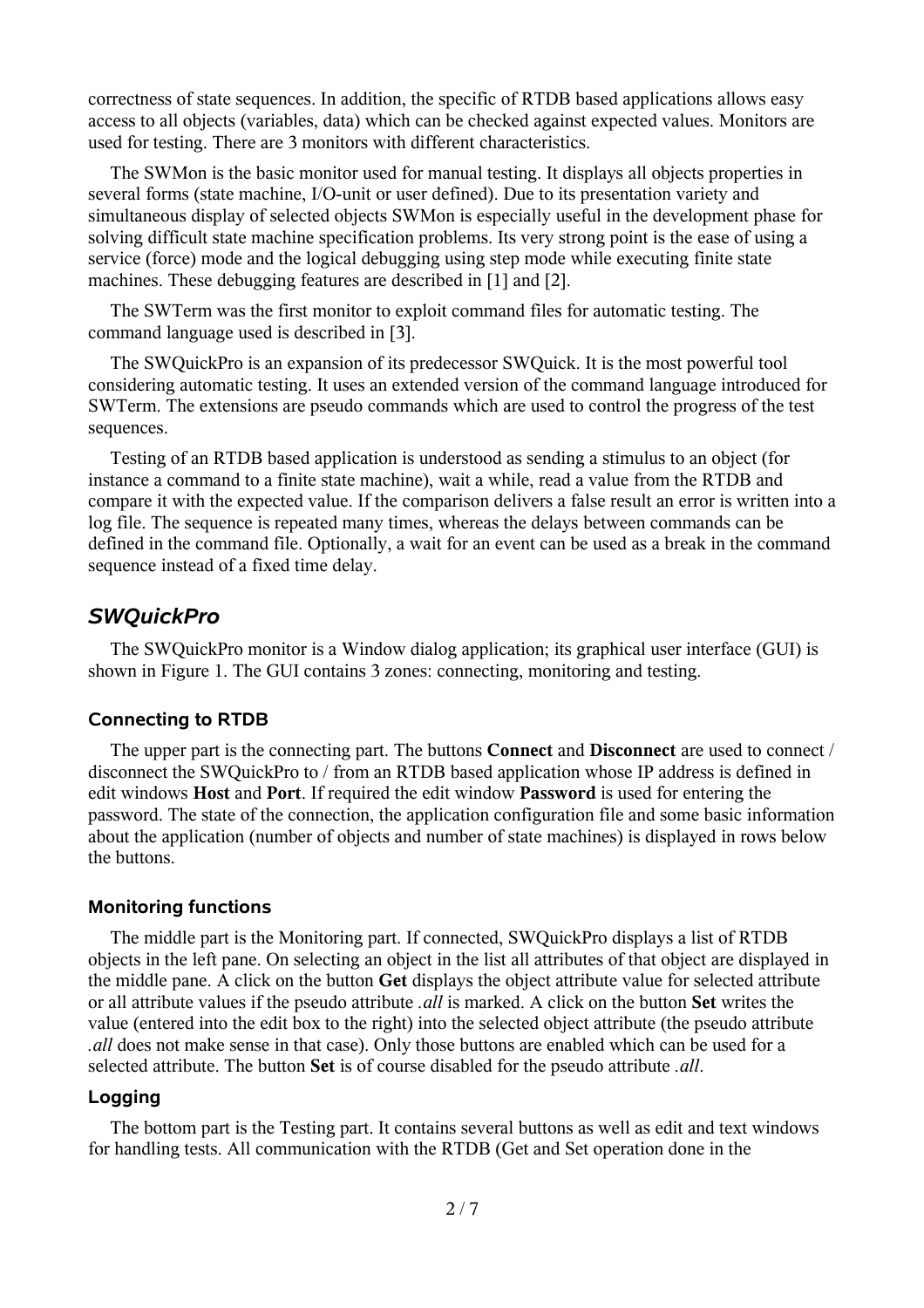monitoring part) are written automatically into a log file *xxx.log* where *xxx* is the configuration file name (file \*.swd). The default directory of the log file equals the application configuration file directory and cannot be changed.

## **Creating a test file**

The log file can be copied into the command file using the buttons **Save to Test File**. The default name of the command file *xxx.swc* can be redefined in the provided edit window.

| <b>SWQuickPro</b>                                                                                                                                                                                                                                                                                                                                                                            |                                                                                                                                |                                                                                     |
|----------------------------------------------------------------------------------------------------------------------------------------------------------------------------------------------------------------------------------------------------------------------------------------------------------------------------------------------------------------------------------------------|--------------------------------------------------------------------------------------------------------------------------------|-------------------------------------------------------------------------------------|
| Disconnect  <br>Connect<br>Connected<br>Password                                                                                                                                                                                                                                                                                                                                             | Host LOCALHOST                                                                                                                 | Port<br>9091<br>Objects / VFSMs                                                     |
| 37/7<br>G:\StateWORKS\Doc\Manual\Training\StateWORKS Studio\Security lamps\<br>Monitoring                                                                                                                                                                                                                                                                                                    |                                                                                                                                |                                                                                     |
| VFSM: Button:01<br>VFSM: Button:02<br>VFSM: ButtonN:01<br>VFSM: SL_Test:01<br>VFSM: SecurityLamp:01<br>VFSM: SecurityLamp:02<br>VFSM: SecurityLampN:01<br>CMD: SL_TestCmd<br>CMD: SecurityLampN_Cmd:01<br>CMD: SecurityLamp_Cmd:01<br>CMD: SecurityLamp_Cmd:02<br>TI: Ti:SL_Test<br>TI: Ti:SecurityLamp:01<br>TI: Ti:SecurityLamp:02<br>TI: Ti:SecurityLampN:01<br>AL: AL<br>AL: Al:Error:01 | Get<br>$\sqrt{a}$ (all)<br>.AIL<br>AnI.<br>.Lst<br>.NSt<br>.PeV<br>.RMo<br>.StN<br>.SvM<br>.SvV<br>.Trc<br>.Typ<br>.Val<br>.VI | Set<br>Off<br>1<br>${1, 4, 7}$                                                      |
| Testing<br><b>Test File</b>                                                                                                                                                                                                                                                                                                                                                                  |                                                                                                                                | <b>Error File</b>                                                                   |
| Security lamps.swc<br>Save to Test File                                                                                                                                                                                                                                                                                                                                                      |                                                                                                                                | Error.log                                                                           |
| <b>Executed Test File</b><br>Terminate<br>Security lamps Cont.swc                                                                                                                                                                                                                                                                                                                            |                                                                                                                                | <b>Executed List of Test Files</b><br>Security lamps list, swl                      |
| [RUN]<br>RUN Cont.<br><b>STOP</b><br><b>NEXT</b><br><b>Executed commands</b>                                                                                                                                                                                                                                                                                                                 |                                                                                                                                | <b>Event Timeout</b><br>Delay<br>$100$ msec<br>10000 msec<br>Response/Request value |
| sw g SecurityLamp:01.StN Test<br>swig SecurityLamp:02.StN Test<br>sw g SecurityLampN:01.StN Test<br>sw t 1000<br>sw g SecurityLamp:01.StN Off                                                                                                                                                                                                                                                |                                                                                                                                | Test<br>$\bullet$                                                                   |
| swig SecurityLamp:02.5tN Off                                                                                                                                                                                                                                                                                                                                                                 | v                                                                                                                              | Stop                                                                                |

<span id="page-2-0"></span>*Figure 1: SWQuickPro monitor*

By saving the log file to the test file we get a choice of overwriting of the existing command file or appending the log file content to the test file (see [Figure 2](#page-3-0) ). If the test file does not exist it will be created.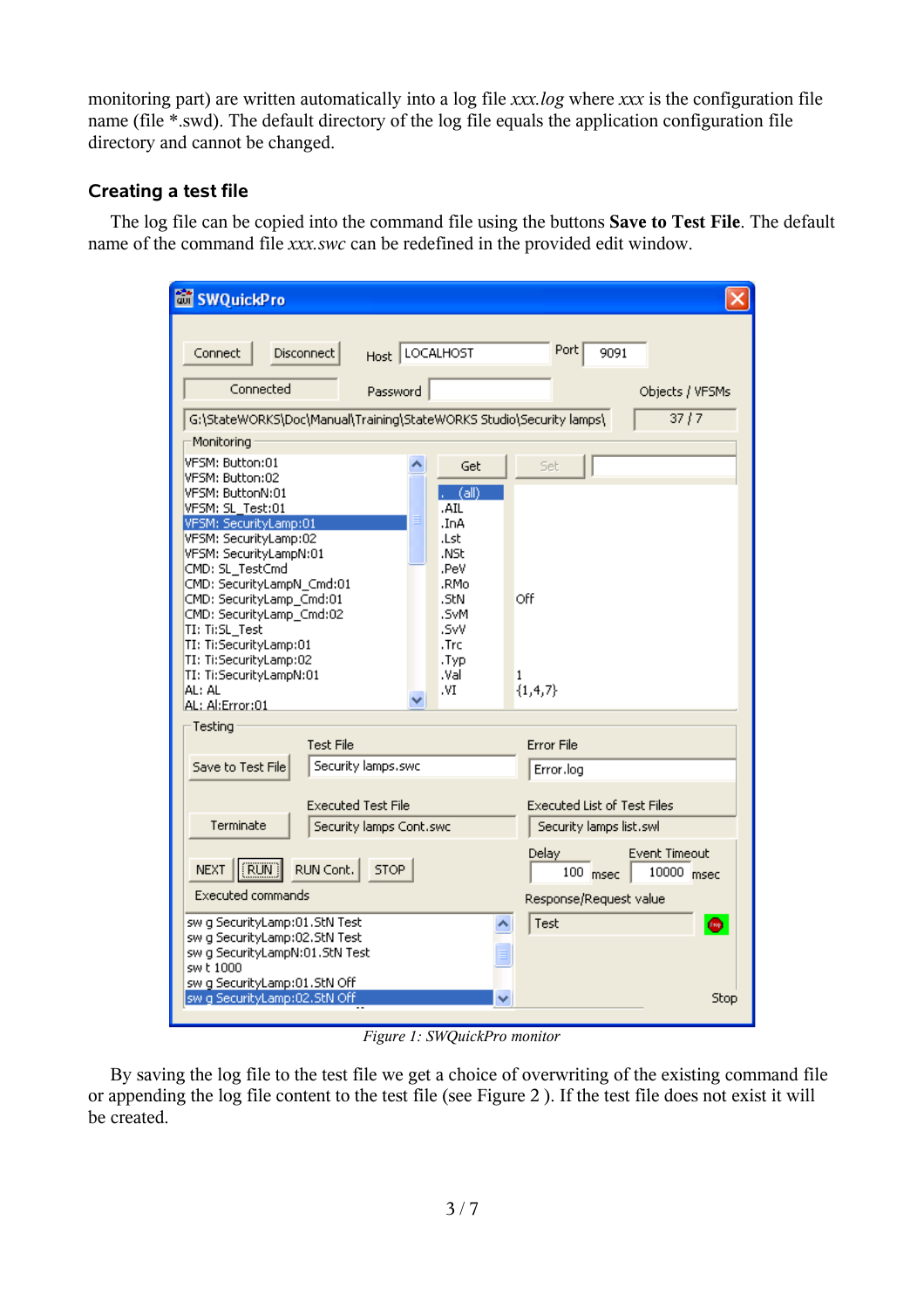<span id="page-3-0"></span>

*Figure 2: The Save dialog window*

# *Command files*

The command files created from log files can be used for simple testing or exercises but a true, demanding, tailored to our needs command file has to be written by hand. The log file may be of course the initial file where we sort out the redundant commands and add pseudo commands to achieve proper timing. While creating a command file for automatic testing we use the commands defined in [3] for communication with the RTDB, especially the Set and Get commands:

**sw s** objectname[attributename] Value

**sw g** objectname[attributename] ExpectedValue

These commands have been completed by two pseudo commands **sw t** and **sw e** which are used for defining waiting time between commands sent to the RTDB.

## **Command Delay**

**sw t** DelayValue

**sw t** ObjectName.AttributeName

The **sw t** (delay) command has a parameter which can be:

- DelayValue that is an integer defining a delay in msec.
- ObjectName.AttributeName that is a name of an RTDB object which defines a delay. Normally this object will be a timeout of a certain timer.

For instance:

sw t 5000

defines a 5000 msec pause before the next command will be performed

sw t Ti:SecurityLamp:02.CnC

defines a pause which equals the timeout value of the timer Ti:SecurityLamp:02. In that case the timer clock base will be considered to define the proper value in msec.

# **Command Wait for Event**

**sw e** ObjectName.AttributeName Value [DelayValue]

The **sw e** (wait for event) command may have up to three parameters:

- ObjectName.AttributeName is a name of an RTDB object that defines an event to be waited for. Typically, this object is a state machine (VFSM) and its attribute is the state name (*.StN*).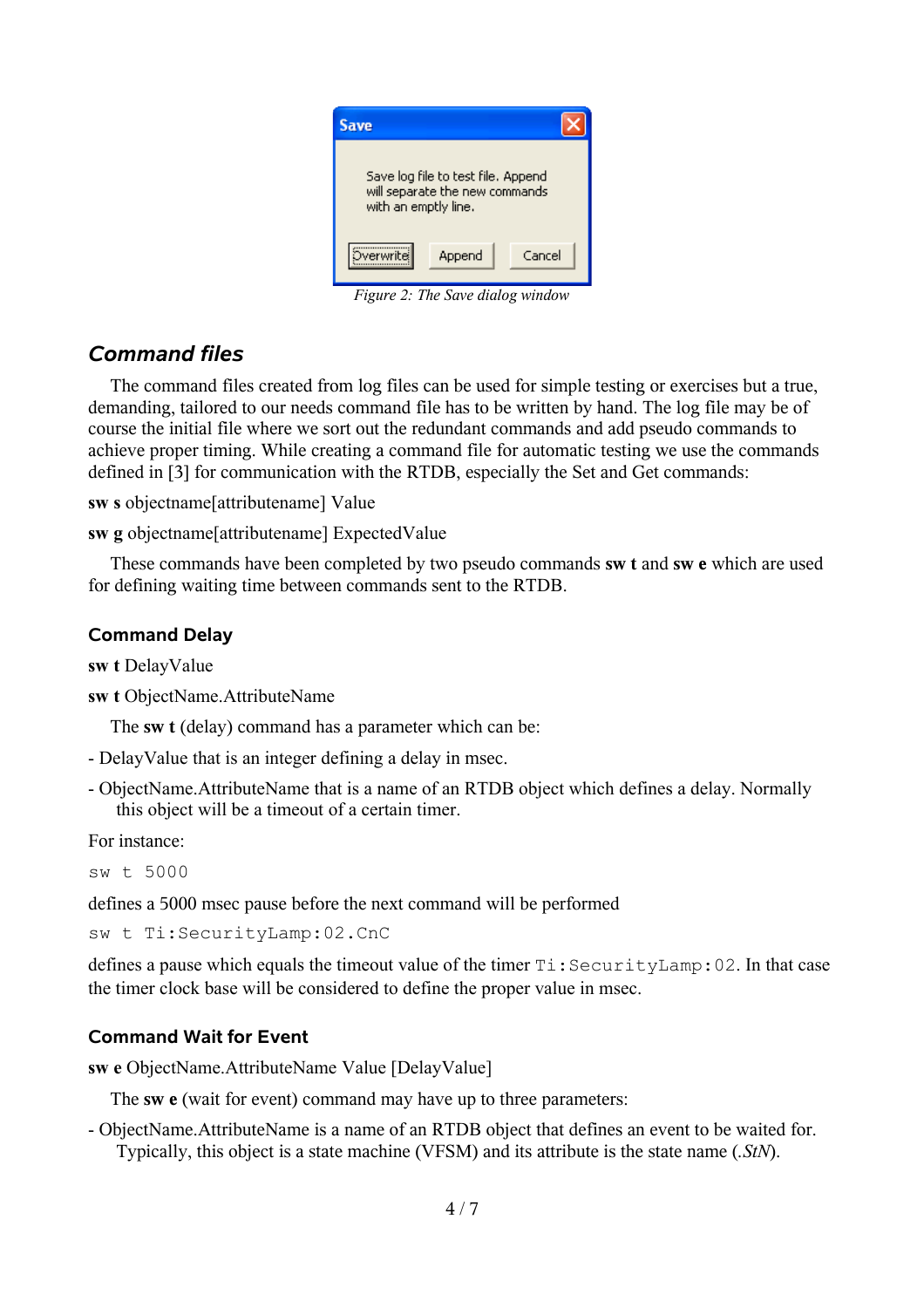- Value is the event to be waited for.

- DelayValue is an optional parameter (integer) that defines the timeout (in msec) for the event.

For instance:

```
sw e SecurityLamp:01.StN Off 2000
```
reads: wait for the state Off of the state machine SecurityLamp:01 or continue after 2000 msec.

If the parameter DelayValue is missing an EventTimeout value (default = 10000 msec) is taken.

#### **Using command files for automatic testing**

A button **Terminate** in [Figure 1](#page-2-0) has a double function. In the initial state it is named **Load test file** and is used to begin the test by loading the test file. In the initial state a click on this button opens a file open dialog window. Either a single command file (extension \*.swc) or a file containing a list of command files (extension \*.swl) can be selected. While running a test this button is named **Terminate** and is used to terminate the test and return to the initial state accompanied by cleaning all relevant displays.

The errors occurring during test is written into the error file with the default name *Error.log*. The name of the error file can be changed in the text window **Error File**. The default directory of the error file equals the the application configuration file directory and cannot be changed. An example of an error file is shown in the Appendix C.

A click on the button **NEXT** performs one command from the selected command file. The just executed command is displayed as selected in the list window **Executed commands.** The executed command parameter of the *Set* operation is shown in the text windows **Response/Request value**. The same window displays the response for the *Get* command. If the response differs from the expected response an error icon is displayed to the right to the window R**esponse/Request value**.

While executing a single test file the commands as shown in the **Executed commands** window are executed sequentially. Reaching the end of the list the execution begins again from the first command in the list. While performing a continuous test (buttons **RUN** or **Run Cont.)** the execution returns to the beginning of the list but stops at the first command and has to be restarted.

A click on the button **RUN** starts a continuous execution of a command file. The delays between two consecutive commands is determined by a default value defined in the edit window **Delay**. This value can be redefined at any time. The delay between two consecutive commands is replaced by the command **sw t** in the command file. If an error occurs the testing is stopped. Testing can be resumed by pushing a button: **NEXT**, **RUN** or **RUN Cont**. Similarly, the default value of the event timeout is replaced by a parameter of the command **sw e**. The default value of the event timeout is displayed and can be redefined at any time in the edit window **Event Timeout**.

Similarly, a click on the button **RUN Cont.** starts a continuous execution of a command file. In that case a test error does not stop testing.

A click on the button **STOP** stops continuous testing which can be resumed by pushing a button: **NEXT**, **RUN** or **RUN Cont**.

A click on the button **Terminate** terminates testing.

If running a list of command file (*.swl*) all command files in the list are processed sequentially.

The Appendices contains examples of a command file and a list of command files.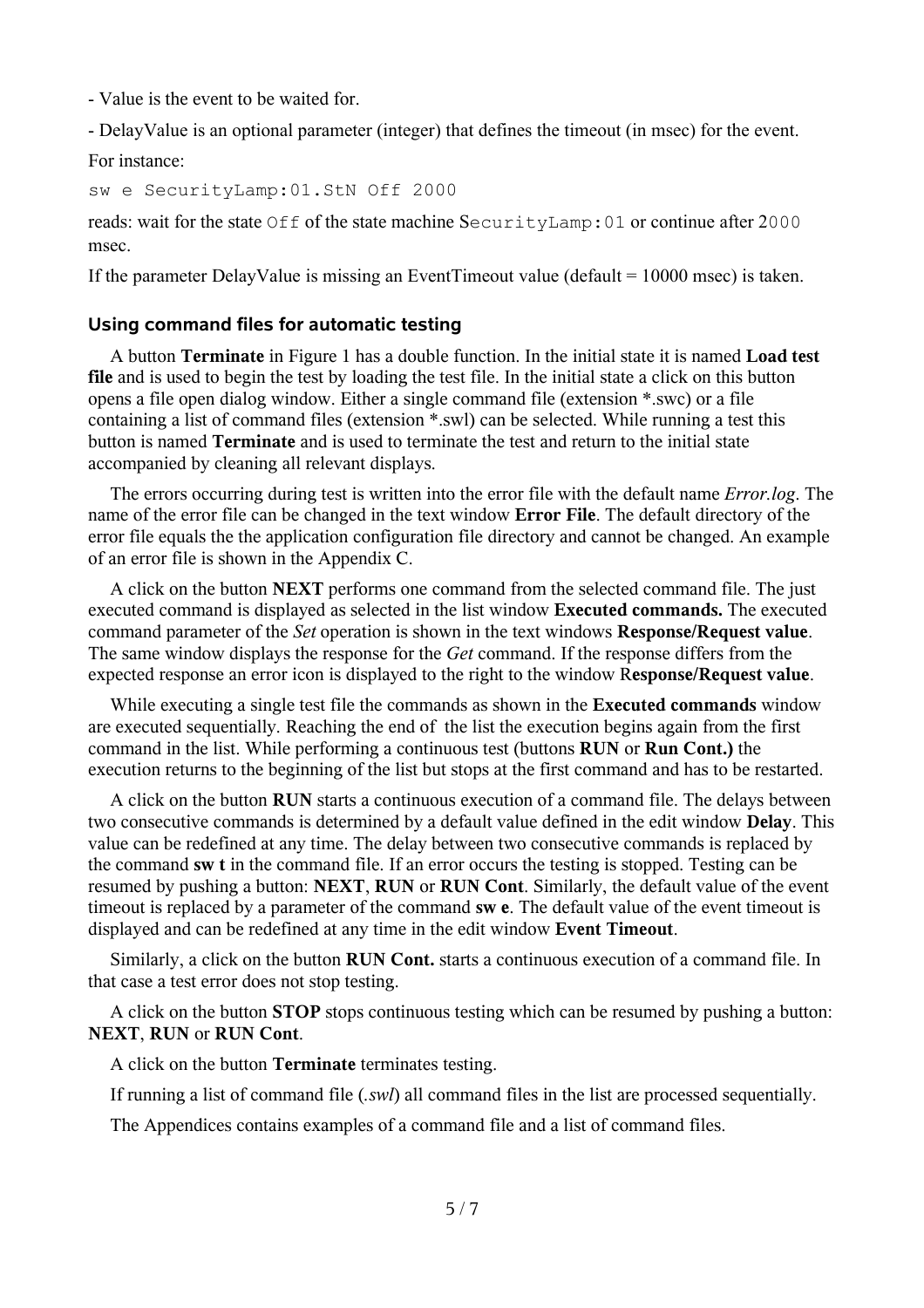#### *Conclusions*

The testing facilities for application built around the RTDB stem from the principle of using ready run-time system. The standard access to all relevant data concentrated in the RTDB plus the control model based on finite state machines allows definition of a standard test procedure and corresponding tools like SWQuickPro which have universal character. They can be used in any RTDB based application specified with StateWORKS Studio.

### *References*

- [1] Wagner, F. et al., *Modeling Software with Finite State Machines A Practical Approach*, Auerbach Publications, New York, 2006.
- [2] Technical note: Debugging State Machines. Nov. 2004.
- [3] Manual: StateWORKS Terminal client.

## *Appendices*

#### **A. Example of a command file**

```
// Test of Security lamps
// Start test
sw s SL_TestCmd.PeV 1
// Read states of all state machines
sw g SecurityLamp:01.StN Test
sw g SecurityLamp:02.StN Test
sw g SecurityLampN:01.StN Test
// Break for 3 sec
sw t 3000
// Wait for SecurityLamp:01.StN being in the state Off
// otherwise timeout after 1 sec
// Check whether the state machine is in the state Off
sw e SecurityLamp:01.StN Off 1000
sw g SecurityLamp:01.StN Off
// Wait for SecurityLamp:02.StN being in the state Off
// Check whether the state machine is in the state Off
sw e SecurityLamp:02.StN Off
sw g SecurityLamp:02.StN Off
```
// Check whether the state machine is in the state Off